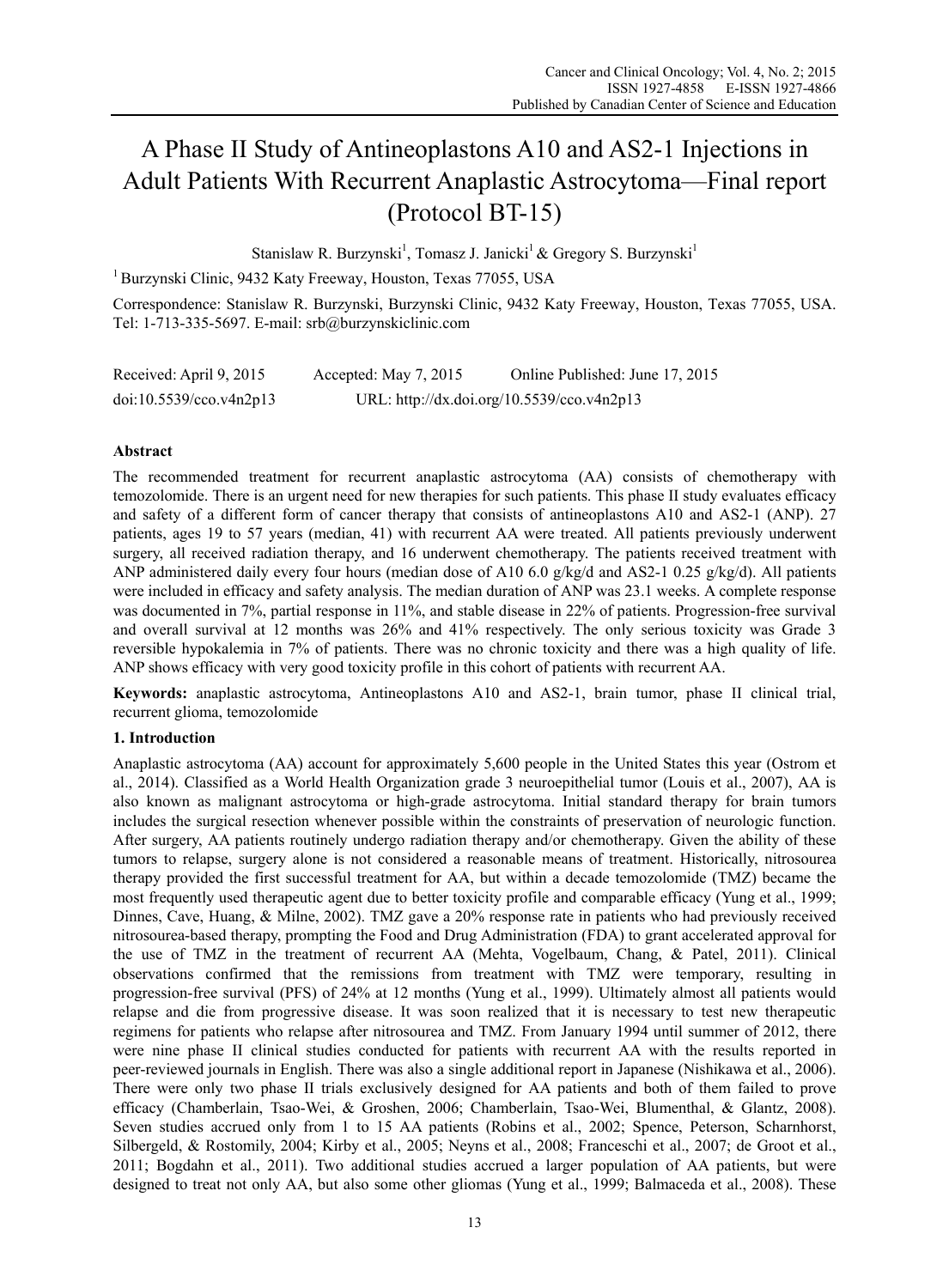two studies listed separately the results of treatment of AA as well as the other gliomas and only these trials reported significant efficacy. Recurrent AA remains an incurable brain tumor. The use of TMZ has been recently criticized and there seems to be a return to 20-year-old nitrosourea based chemotherapy. The chronic toxicity from chemotherapy is often irreversible and may seriously compromise the quality of long-term survival in over 30% of patients (Sarganas et al., 2012; Grossman et al., 2011). There is an urgent need to investigate new treatment options for recurrent AA.

Antineoplastons (ANPs) A10 and AS2-1 are synthetic derivatives of glutamine, isoglutamine, and phenylacetic acid (Burzynski, 2004). A10 is a synthetic formulation consisting of a 4:1 ratio of phenylacetylglutaminate sodium (PG) and phenylacetylisoglutaminate sodium (isoPG). AS2-1 is a synthetic formulation with a 4:1 ratio of phenylacetate sodium (PN) and PG. An initial phase II study of ANP injections was conducted on 20 patients with astrocytomas in 1988 and it documented objective response in 30% of patients (S. Burzynski, Kubove, & B. Burzynski, 1992). A patient diagnosed with diffuse intrinsic pontine (DIPG) AA is currently surviving tumor-free for over 25 years (Burzynski et al., 1992; Hawkins, & Friedman, 1992). Unfortunately, the study included mixed patient populations; AA and low-grade astrocytoma, newly diagnosed and recurrent tumors, and adults as well as children. Additional phase II clinical trials with ANP were conducted on high-grade glioma in children and adults and the results have been published (S. Burzynski, Janicki, G. Burzynski, & Marszalek, 2014, pp 2051-2061; S Burzynski, Janicki, G. Burzynski, & Marszalek, 2014, pp 565-577; S. Burzynski, Janicki, & G. Burzynski, 2014; S. Burzynski, Janicki, G. Burzynski, Marszalek, & Brookman, 2014; S. Burzynski, G. Burzynski, & Janicki, 2014). The report describing the results of phase II study of newly-diagnosed patients with AA was published (S. Burzynski, T. Janicki, G. Burzynski, & Marszalek, 2015). The treatment was well tolerated and contributed to objective responses and increased survival. With positive preliminary data, we have designed and conducted a single-arm, Phase II study of antineoplaston therapy in 27 adults to assess the efficacy and safety of this treatment in patients who have recurrent and/or progressive AA.

## **2. Methods**

## *2.1 Patient Population*

The group of 27 patients who were recruited to the study were over 18 years of age with subtotally resected or biopsied tumor prior to therapy, and radiologic evidence of residual or recurrent tumor by gadolinium-enhanced magnetic resonance imaging (MRI) scan performed within 14 days before initiating the study, and no earlier than four weeks following tumor resection. The remaining criteria for admission and removal from the study were the same as for high-grade glioma studies Burzynski et al., 2014, pp 946-956; Burzynski et al., 2014, pp 977-988).

Signed written informed consent was obtained from all subjects before enrollment. Burzynski Research Institute, Inc. (BRI) was the sponsor of the trial and Burzynski Clinic (BC) in Houston, Texas was the single investigator site. The investigational medications were provided free-of-charge.

## *2.2 Study Design*

The study was designed as a single-arm, two-stage, interventional phase II trial of ANP (Chang et al., 1999). The study under Protocol BT-15 (FDA IND 43,742) started on March 27, 1996 and closed in November 2007. Subsequently, the protocol was amended by BRI several times; however, none of the amendments altered the aim or design of the original study objectives.

## *2.3 Statistical Considerations*

The sample size was calculated based upon the method described by Chang et al. 1999. A response rate to ANP of  $\geq 10\%$  was considered 'of interest,' and the primary endpoint was to determine the overall response rate (confirmed complete response (CR) or partial response (PR)) to ANP. An interim analysis would be conducted after 20 subjects had enrolled in the study. If one or more patients achieved a confirmed radiographic response, an additional 20 subjects would be recruited. Survival was measured from the first day of ANP administration until death from any cause. The distributions of survival and treatment failure were estimated by Kaplan-Meier analysis using MedCalc Statistical Software Version 14.12.0 (MedCalc Software bvba, Ostend, Belgium). All analyses were performed on an intent-to-treat (ITT) population.

## *2.4 Administration of the Medications*

ANP was delivered via infusion pump and through subclavian catheter every 4 hours. The details of administration were published recently (Burzynski et al., 2015). The administration of ANP was stopped at the patient's request, worsening of his/her condition, determination of progressive disease or intolerable adverse drug event (ADE). After discontinuation of intravenous (IV) ANP, the patients were advised to consider a maintenance treatment with 0.5 g capsules of A10 and 0.5 g capsules of AS2-1 as described before (Burzynski et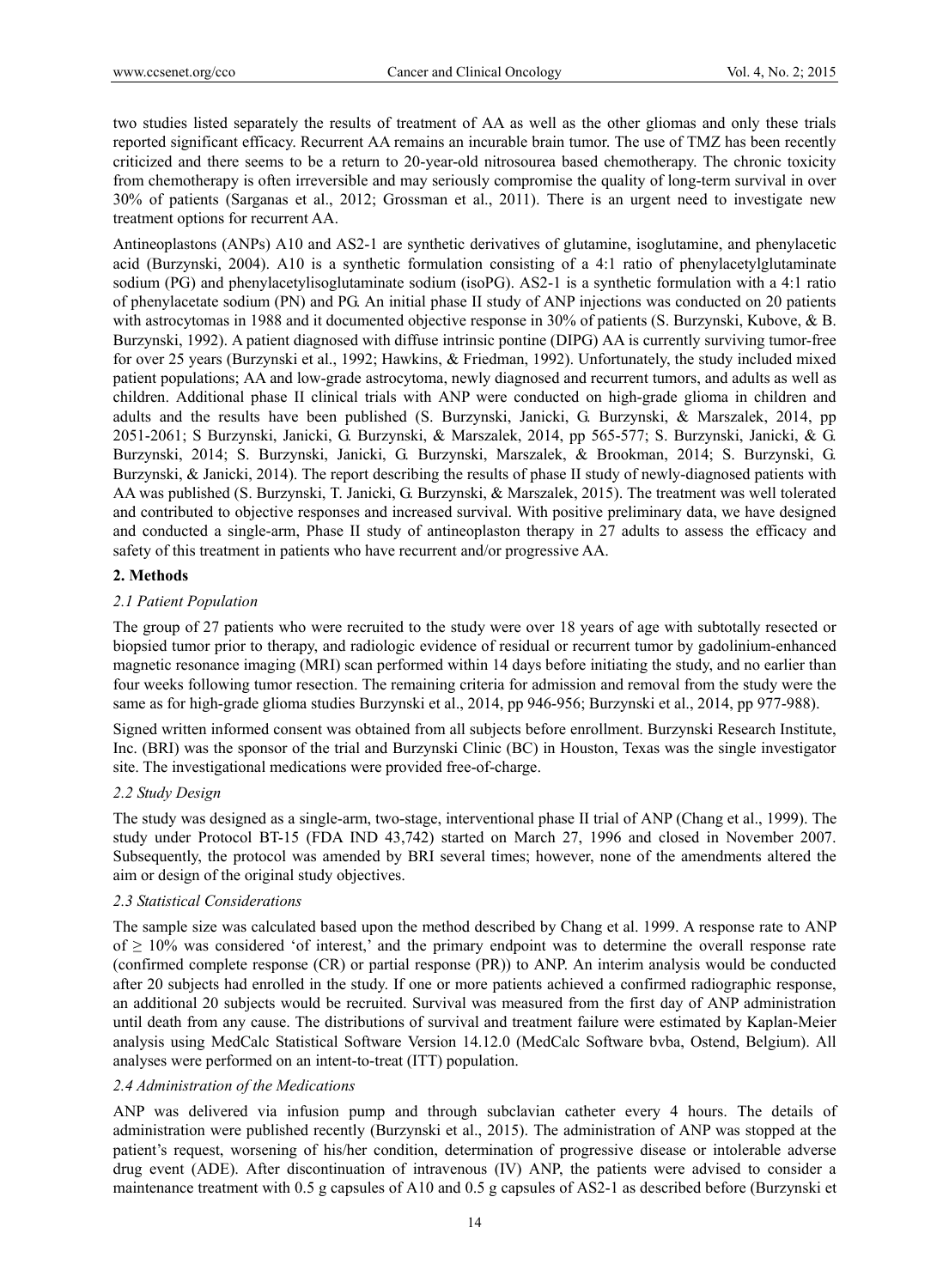## al., 2015).

Medications that were considered necessary for the subjects' welfare and that did not interfere with the evaluation of treatment were given at the discretion of the investigator. The use of corticosteroids was monitored by symptoms and signs and the dose was adjusted to maintain neurological stability. No other anticancer medication was permitted.

After 3 weeks of training at Burzynski Clinic, ANP was administered by the patient/guardian at home under the supervision of their local physician.

## *2.5 Evaluation and Follow-Up*

Based on a gadolinium-enhanced MRI, the products of the two greatest perpendicular diameters (LPD) of all lesions were calculated and totaled, providing a baseline evaluation for each study subject. The overall tumor size was also measured including T2 and FLAIR images (Wen et al., 2010; Weller, Cloughesy, Perry, & Wick, 2013). The baseline provided the reference for determination of the response. Toxicity was evaluated in all patients enrolled in the study (safety population).

In accordance with other Phase II studies conducted at the initiation of this trial, the possible responses to the treatment were CR, PR, SD and PD. CR required the disappearance of all enhancing lesions, sustained for at least 4 weeks, and only physiologic replacement doses of steroids were acceptable. PR required 50% or higher decrease of the sum of the products of the two largest perpendicular diameters of enhancing lesions and stable or reduced corticosteroid doses. PD was determined when there was over 50% increase of enhancing lesions or new lesions, and SD was the status between PR and PD. The results of all MRI and PET scans showing objective response were verified by radiologists not affiliated with BRI or BC and their determination of response was accepted. Study subjects were categorized by their overall best response during the course of the treatment. The duration of each response was measured from the date that the criteria for the outcome were first met until the date that PD was first documented. The original protocol required more than 50% increase of tumor size for PD, but it was amended, and 25% increase was used and all cases were re-evaluated.

The determination of *1p19q* deletions and *MGMT* silencing was not performed at the beginning of the study because they were not available. The additional details of treatment and follow-up were published before (Burzynski et al., 2014, pp 946-956; Burzynski et al., 2014, pp 977-988).

## *2.6 Theory*

Patients with recurrent AA have a similar 6-month PFS to patients with recurrent glioblastoma multiforme (GBM) after the change of TMZ regimen. The introduction of targeted therapy helps design new treatment modalities which interrupt signal transmission through RAS and AKT pathways, promote apoptosis and inhibit cell cycle progression at G1/S, S/G2 and G2/M checkpoints (Burzynski & Patil, 2014). Based on the study of the GBM genome of active ingredients of ANP, PG and PN proposed mechanism of action of ANP is illustrated by Figure 1.

PN interrupts signal transduction through RAS and both PN and PG interrupt transduction through the AKT pathway. PN promotes apoptosis through inhibition of BCL2 and activation of TP53/BAX and VDUPI/Caspase 3. PG blocks expression of AKT2 and increases expression of PTEN. It also decreases expression of  ${}^{BCL}X_L$ , which is an inhibitor of apoptosis. BAD, which is inhibited by AKT, can now promote apoptosis. In the nucleus PG inhibits MYC and promotes p16 which slows down cell cycle progression at G1/S. PN promotes p21 and slows down cell cycle progression at S/G2 checkpoint. Both PN and PG inhibit checkpoint 1 kinase (CHK1), survivin, and polo-kinase 1 (PLK1), which blocks cell cycle progression through G2/M. The inhibition of cell cycle progression through at G1/S and S/G2 is effected indirectly through cyclin dependent kinases 2/4 (CDK2/4) and cyclin E/CDK2.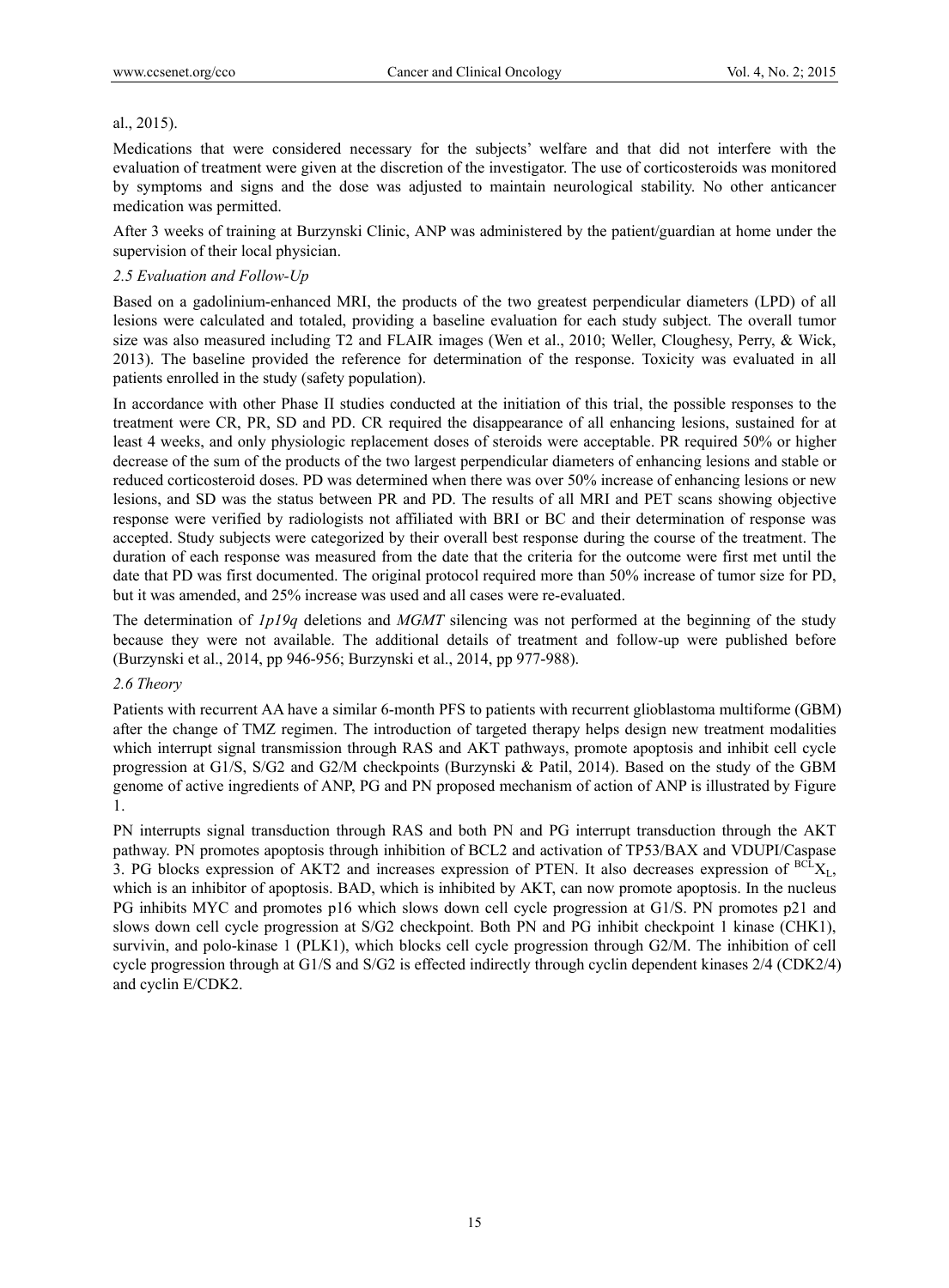

Figure 1. The mechanism of action, which is proposed for active ingredients of Antineoplastons A10 and AS2-1: PG and PN. PG and PN affect signal transmission through AKT and RAS pathways, promote apoptosis and interrupt cell cycle progression at G1/S and G2/M checkpoints (Burzynski & Patil, 2014; the abbreviations are explained in the text)

#### **3. Results**

#### *3.1 Patient Demographics*

As of December 2008, all subjects were removed from the therapy due to a CR, SD, PD, subject request, worsening clinical condition, or death. The results were analyzed prior to the target enrollment level of N=40, due to sufficient evaluable subjects with a CR and PR.

The 27 candidates (20 men and 7 women) who met enrollment criteria (Table 1) had a median age of 41 years. All subjects were of Caucasian ethnicity. 11 subjects had biopsy only, 4 had partial resection, 12 had subtotal or total resection. 16 subjects had prior chemotherapy. All enrolled subjects received radiation. The overall median tumor size in subjects was  $14.58 \text{ cm}^2$  (enhancement) (range  $0.1 - 47.67 \text{ cm}^2$ ). Patients' characteristics are similar to other studies for recurrent AA. They are compiled and compared with two other studies in Table 2.

| Table 1. Study population demographics |  |
|----------------------------------------|--|
|----------------------------------------|--|

| Characteristic |              | Enrolled Subjects $(N=27)$ |  |
|----------------|--------------|----------------------------|--|
| Age (years)    | Number range | $\frac{0}{0}$              |  |
| Median         | 41           |                            |  |
| Range          | 19-57        |                            |  |
| <b>Sex</b>     |              |                            |  |
| Male           | 20           | 74                         |  |
| Female         |              | 26                         |  |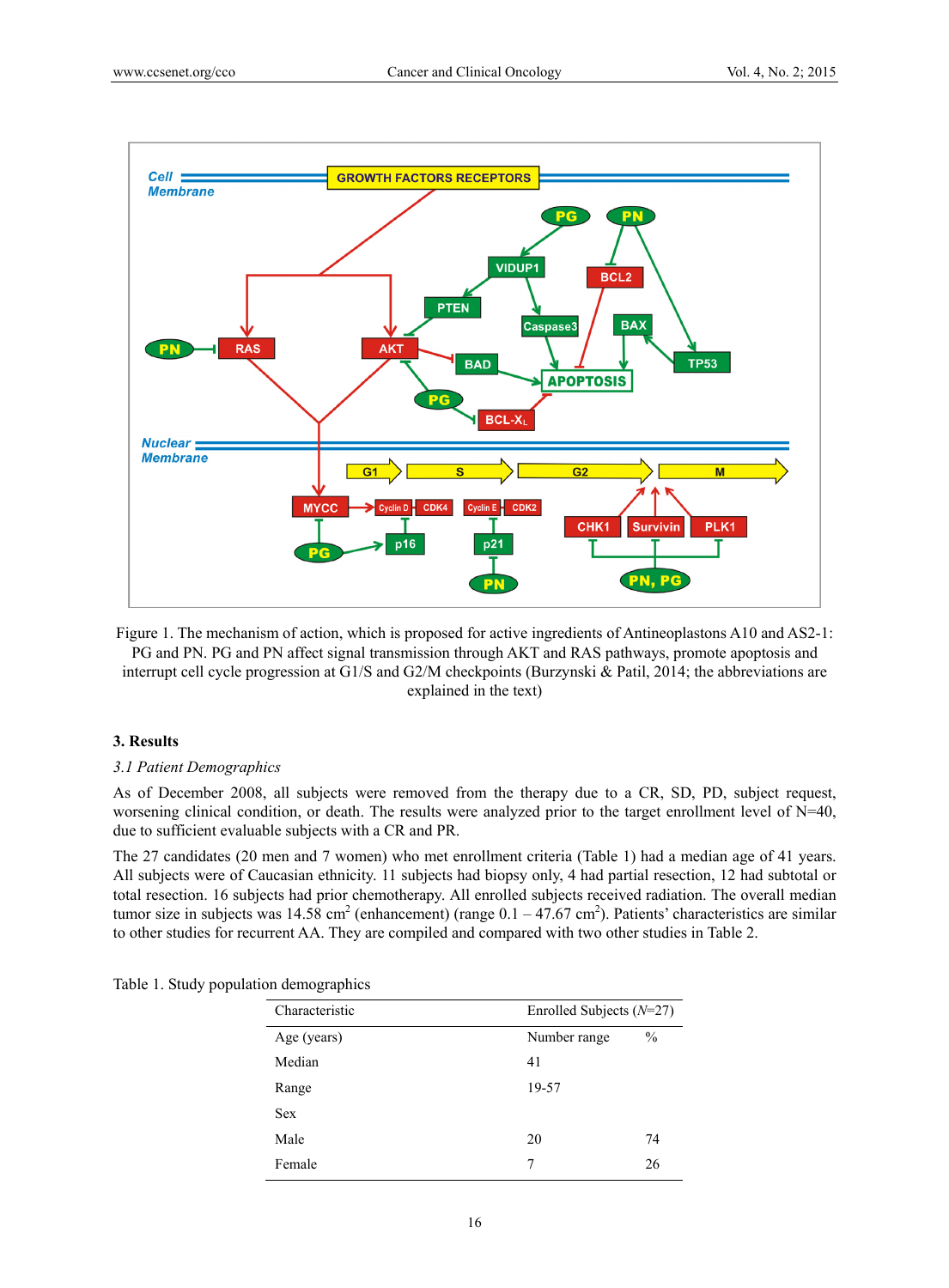| Karnofsky performance score at baseline |                |                |
|-----------------------------------------|----------------|----------------|
| 60                                      | 11             | 41             |
| 70                                      | 3              | 11             |
| 80                                      | $\overline{7}$ | 26             |
| 90                                      | 6              | 22             |
| Extent of surgery                       |                |                |
| Biopsy only                             | 11             | 41             |
| Partial resection                       | $\overline{4}$ | 15             |
| Subtotal or total surgical resection    | 12             | 44             |
| Tumor characteristic                    |                |                |
| Solitary                                | 18             | 67             |
| Multifocal                              | 6              | 22             |
| Multicentric                            | 3              | 11             |
| Prior chemotherapy                      |                |                |
| Yes                                     | 16             | 59             |
| 1 <sup>st</sup> recurrence              | 10             | 37             |
| $2nd$ recurrence                        | 5              | 18             |
| $3rd$ recurrence                        | $\mathbf{1}$   | $\overline{4}$ |
| Prior radiation                         | 27             | 100            |

Table 2. Response to Antineoplaston Treatment Compared to Phase II Studies with chemotherapy for recurrent anaplastic astrocytoma

| Author/Treatment                               | Patients  | Efficacy Response $(\% )$ |     | Survival (Probability) |            |                  |       |                  |
|------------------------------------------------|-----------|---------------------------|-----|------------------------|------------|------------------|-------|------------------|
|                                                | Total No. | CR.                       | PR. | SD.                    | <b>PFS</b> |                  | OS    |                  |
|                                                |           |                           |     |                        | 6 mos      | $12 \text{ mos}$ | 6 mos | $12 \text{ mos}$ |
| Chamberlain et al. 2006 Cyclophosphamide       | 40        | $\overline{0}$            | 23  | 40                     | 30         | 8                | $---$ | 8                |
| Chamberlain et al. 2008 CPT-11                 | 40        | 3                         | 10  | 85                     | 40         |                  | $---$ | 23               |
| Burzynski et al. Antineoplastons A10 and AS2-1 | 27        |                           | 11  | 22                     | 44         | 26               | 63    | 41               |

*Note.* CR=complete response; OS=overall survival from treatment start; PFS=progression-free survival; PR=partial response; SD=stable disease.

## *3.2 Treatment*

In the ITT group the median daily dose of ANP A10 ranged from 2.32 to 8.03 g/kg/d with a median of 6.0 g/kg/d. For AS2-1, the median daily dose was 0.25 g/kg/d, with a range of 0.16 to 0.41 g/kg/d.

The median daily dose of A10 in subjects until OR was observed was  $4.81 \frac{\text{g}}{\text{kg}}$ , (range  $4.56$  to  $5.70 \frac{\text{g}}{\text{kg}}$ ) and the median daily dose of AS2-1 was 0.25  $g/kg/d$ ; (range 0.21 to 0.32  $g/kg/d$ ). The median time to first OR was 20.9 weeks (range 4.4 to 124.1 weeks).

In the group of subjects with an SD response, the median daily dose of A10 was 6.63 g/kg/d (range 3.90 to 10.97 g/kg/d) and the median daily dose of AS2-1 was 0.23 g/kg/d (range 0.15 to 0.37 g/kg/d). The duration of IV ANP therapy in the entire BT-15 trial ranged from 1.1 to 153.4 weeks with a median of 23.1 weeks.

## *3.3 Response and Survival*

Out of the 27 enrollees, 2 (7%) had CR, 3 (11%) had PR, 6 (22%) had SD, 10 (37%) had PD, 6 (22%) were not further analyzed because they did not complete 12 weeks of therapy nor PD was determined by MRI. 3 out of these 6 patients were removed due to worsening clinical condition, 2 (7%) were withdrawn from the study per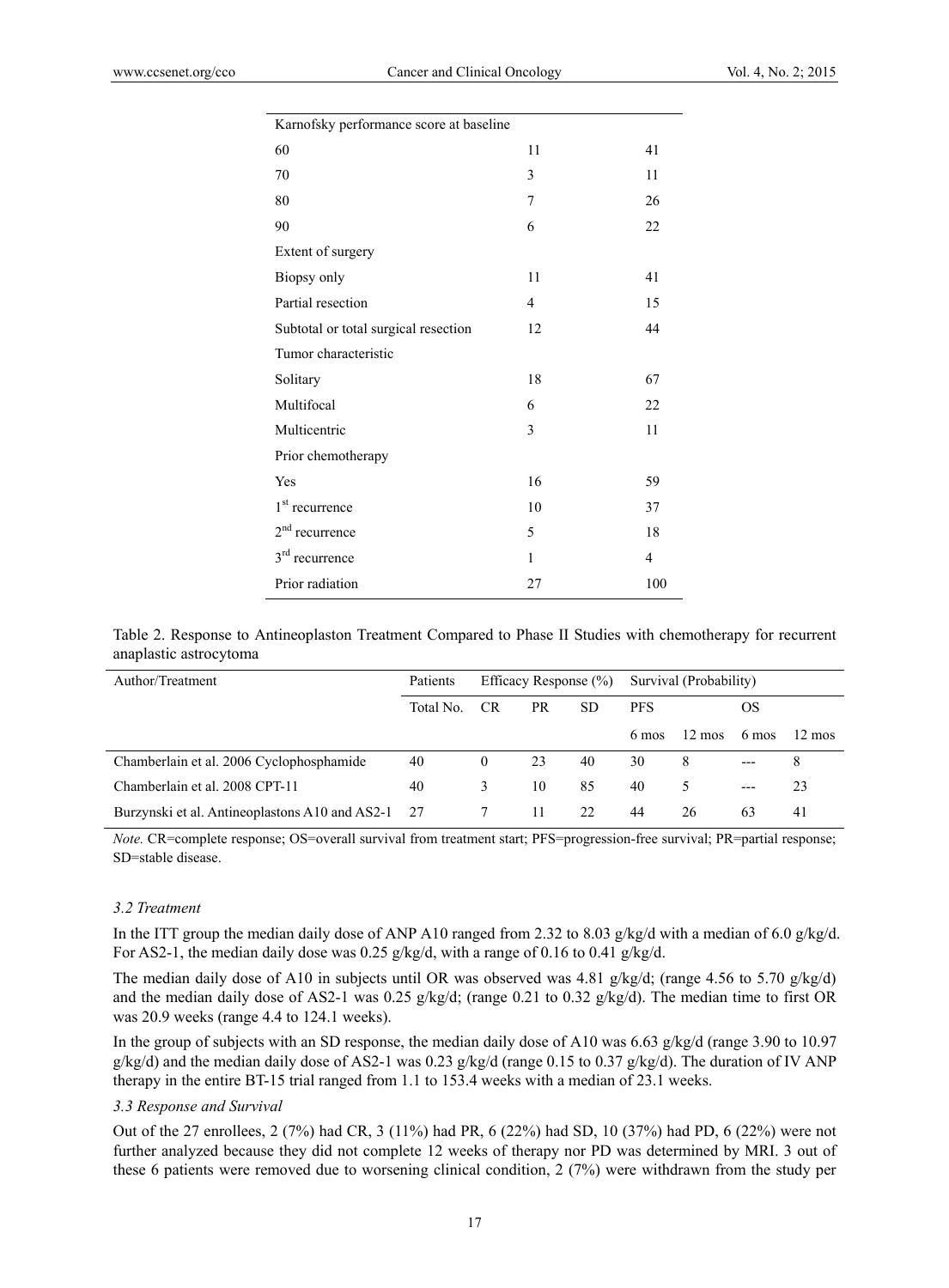subject request and one patient died due to hemorrhage from necrotic tumor, confirmed by autopsy.

The responses in the study compared to two other phase II studies are presented in Table 2. In 7 cases, therapy stopped by subject request, one due to a CR, one due to SD. Eight subjects stopped therapy due to worsening clinical conditions, and 7 subjects halted therapy due to PD. Three subjects died from non-therapy related events during the course of the study. It took a median of 20.8 weeks for OR to be reached (range 4.4 – 124.1 weeks). The Kaplan-Meier survival curve is shown in Figures 2a and 2b.



Figure 2a. Kaplan-Meier survival curve – Overall survival from treatment start



Figure 2b. Kaplan-Meier survival curve – Progression-free survival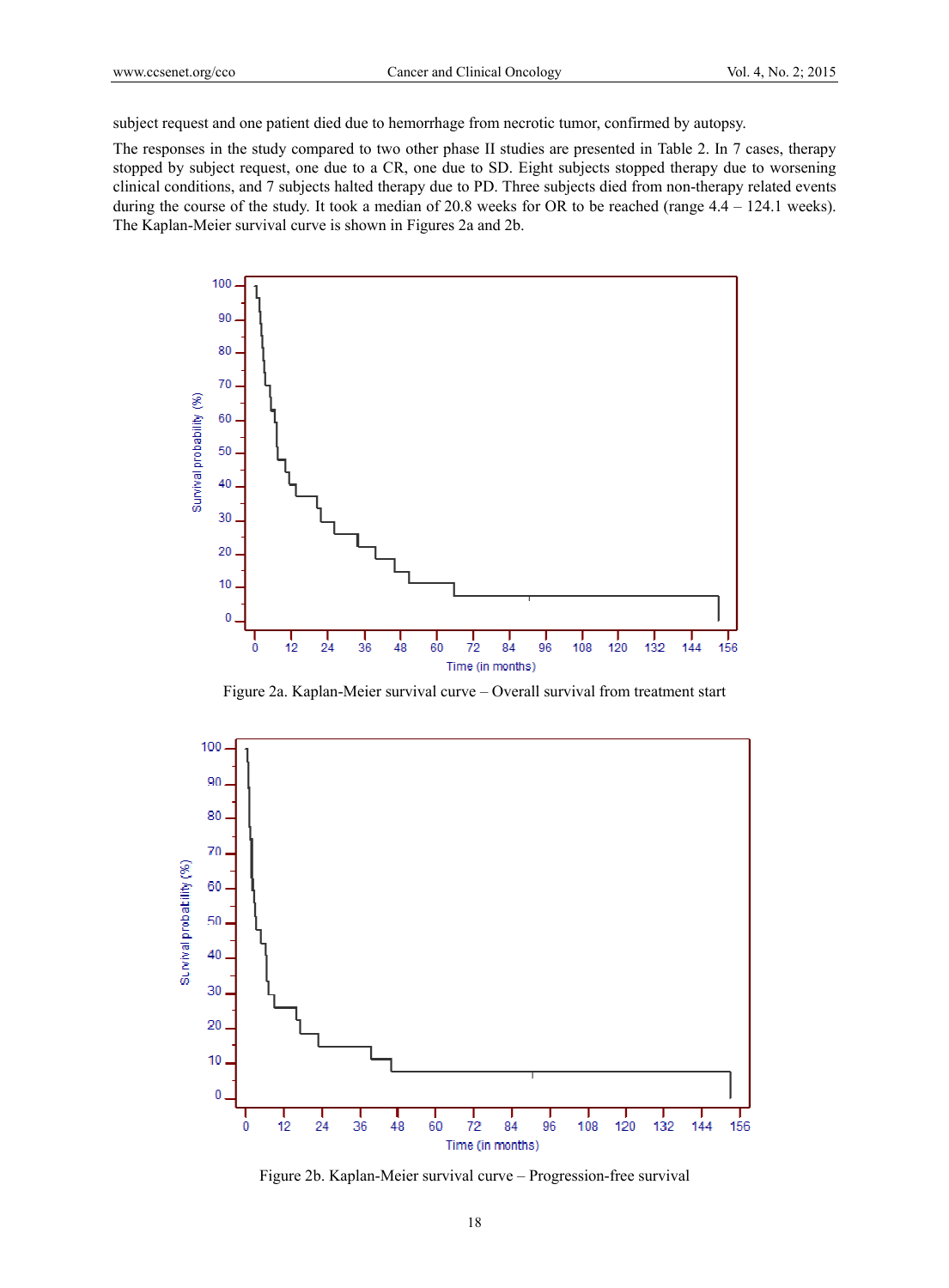Survival analysis revealed a PFS at 6 months of 44% and at 12 months 26%. Overall Survival (OS) at 1 year is 41%, at 2 years is 30%, 5 years 11%, and 10 years 7%.

## *3.4 Safety and Adverse Drug Events*

Safety assessments were analyzed based upon the total number of enrolled patients in the study  $(N = 27)$ . Intense monitoring of patient safety was conducted during the first two months of therapy and involved daily direct questioning concerning adverse events, first at the clinic and then followed by daily phone calls during the home administration phase. After two months, telephone contact was conducted on a weekly basis.

A total of 32 ADEs were recorded in 13 subjects: 17 (63%) Grade 1, 18 (67%) Grade 2, and 2 (7%) Grade 3. Grade 4 and 5 ADEs were not reported in the enrolled subjects. A comparison of Grade 3 and 4 ADEs reported by the patients in this study to four other studies is shown in Table 3. There were no long-term ADEs to ANP reported.

| ADE              | Antineoplastons |         | Chamberlain et al. 2007<br>Cyclophosphamide |         | Chamberlain et al. 2008<br>$CPT-11$ |  |  |
|------------------|-----------------|---------|---------------------------------------------|---------|-------------------------------------|--|--|
|                  |                 |         |                                             |         |                                     |  |  |
|                  | N(%             | N(%     |                                             |         | N(%                                 |  |  |
|                  | Grade 3         | Grade 3 | Grade 4                                     | Grade 3 | Grade 5                             |  |  |
| Hypokalemia      | 2(7)            |         |                                             |         |                                     |  |  |
| Thrombocytopenia |                 | 5(12)   | 1(2)                                        | 2(5)    |                                     |  |  |
| Neutropenia      |                 | 7(17)   | 1(2)                                        | 1(2)    |                                     |  |  |
| Leukopenia       |                 | 15(37)  | 2(5)                                        | 1(2)    |                                     |  |  |
| Anemia           |                 | 5(12)   |                                             |         |                                     |  |  |
| Asthenia         |                 |         |                                             | 2(5)    |                                     |  |  |
| Fatigue          |                 | 9(22)   |                                             |         |                                     |  |  |
| Fever            |                 |         |                                             |         |                                     |  |  |
| Headache         |                 | 1(2)    |                                             |         |                                     |  |  |
| Peripheral edema |                 |         |                                             |         |                                     |  |  |
| Convulsions      |                 | 1(2)    |                                             |         |                                     |  |  |
| <b>Dizziness</b> |                 |         |                                             |         |                                     |  |  |
| Somnolence       |                 |         |                                             |         |                                     |  |  |
| Abdominal pain   |                 |         |                                             |         |                                     |  |  |
| Anorexia         |                 |         |                                             |         |                                     |  |  |
| Constipation     |                 | 1(2)    |                                             |         |                                     |  |  |
| Diarrhea         |                 |         |                                             | 3(7)    | 1(2)                                |  |  |
| Nausea           |                 | 3(7)    |                                             | 2(5)    |                                     |  |  |
| Vomiting         |                 | 2(5)    |                                             | 4(10)   |                                     |  |  |
| Pruritus         |                 |         |                                             |         |                                     |  |  |
| Infection        |                 | 1(2)    |                                             | 1(2)    |                                     |  |  |
| Thrombophlebitis |                 | 1(2)    |                                             | 1(2)    |                                     |  |  |

Table 3. Incidence of Adverse drug Events (ADEs), Grades 3, 4, or 5, Reported by Patients on antineoplaston treatment compared to other studies of chemotherapy for recurrent anaplastic astrocytoma

Brain tumor patients frequently receive corticosteroids as part of their therapeutic regimen to reduce peritumoral edema. The infusion of large volume of solutions during ANP treatment, the use of corticosteroids, and the brain tumor itself predisposes the patient to an increase in incident of serum potassium and sodium concentration abnormalities. As the result, three cases of reversible hypokalemia were reported (two were Grade 3, 2.8 and 2.7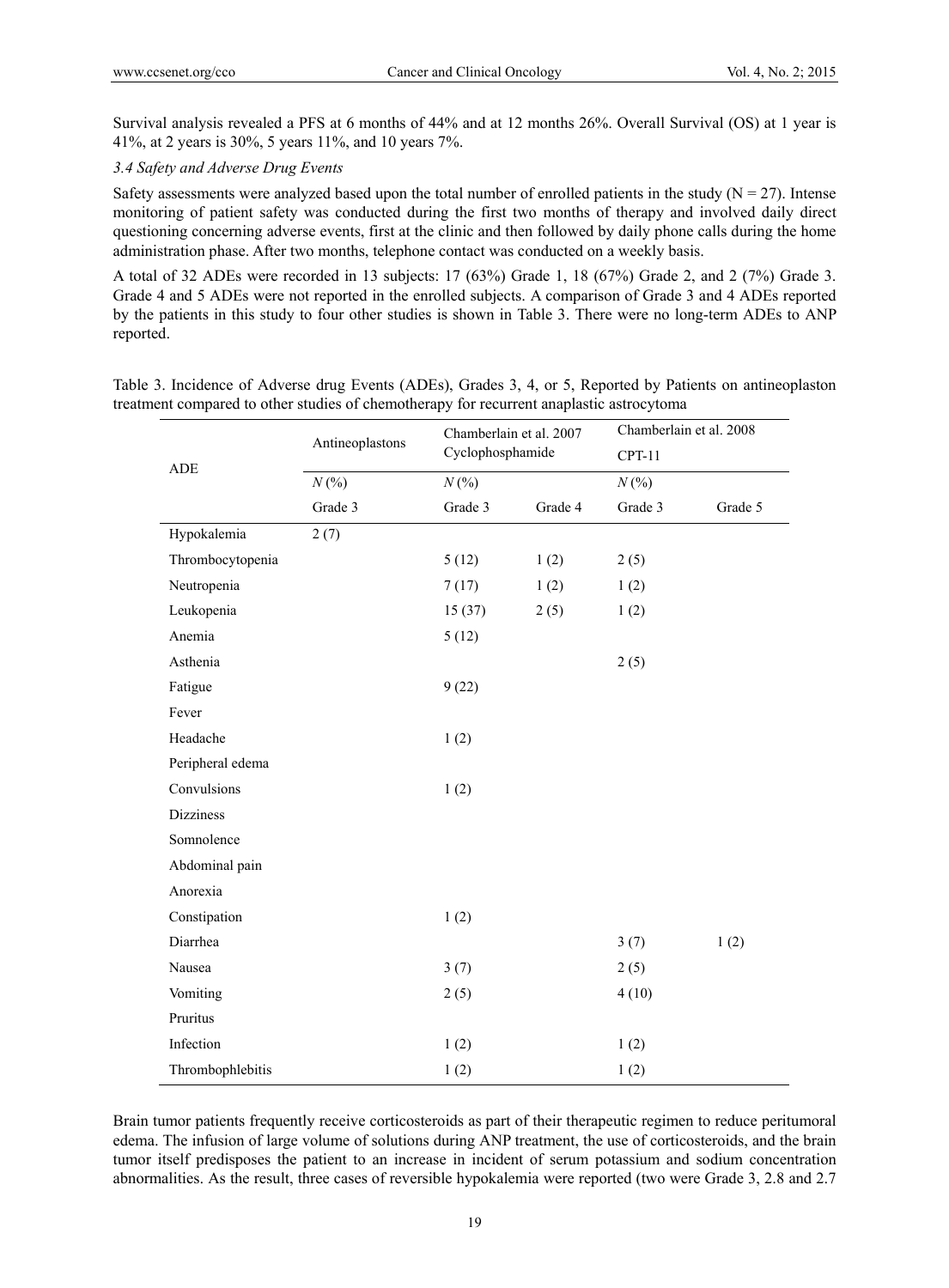mEq/L). Three patients had at least one episode of hypernatremia.

In some cases of patients participating in clinical studies with ANP, the blood sample for analysis was taken from the subclavian venous catheter. The results of analysis of these samples were false-positive for hypernatremia, since the catheter was filled with sodium rich ANP.

In this study, there was a single case of hypernatremia of 186 mmol/L which resulted from withdrawing the sample to be analyzed from the catheter. This event could be classified as a Grade 4 or even a Grade 5 since the patient passed away a half hour later, but an accurate concentration of sodium in serum was never determined. This patient had a total of 38 blood tests with normal serum sodium and only one transient hypernatremia incident of 148 mEq/L before this incident.

A subclavian venous catheter is required for ANP therapy to permit constant venous access. While the catheters are generally well-tolerated, catheter-related infections can occur when proper handling protocols are not rigorously met. 8(30%) subjects developed a total of 14 catheter-related infections, all during the period of home-based self-care. Three of the subjects had a Grade 3 infection (11%) and one had a Grade 4 infection (3%).

## **4. Discussion**

This study and analysis involved patients that had recurrent or progressive AA. Sixteen of the subjects had previously received chemotherapy and five of them failed two and one failed three lines of chemotherapy; thus, the long term toxicity from the prior treatment may have affected their outcome in this trial. The goal was to determine the efficacy and safety of ANP therapy in this patient cohort, despite their prior treatment. The trial was stopped early, due to excess of objective responses (N=5). Two CRs and three PRs were recorded for 24% of 21 patients enrolled and evaluated in this study (18.5% for ITT). PFS at 12 months is 26% and OS 41%.

In comparison to four other phase II studies, this trial shows a similar number of patients. The patients' characteristics are similar except that in both Chamberlain et al. (2006, 2008) studies. Prior treatment in the Yung et al. (1999), and Balmaceda et al. (2008) studies consisted of nitrosourea, but in both Chamberlain (2006, 2008) studies, TMZ was used as the initial treatment.

The additional study of Yung et al. (1999), not listed in Table 2, and both studies of Chamberlain et al. (2006, 2008) have a much lower CR rate compared to ANP, but a higher PR rate (Table 3). There were no CRs in the first Chamberlain et al. (2006) study and only 3% in the second Chamberlain et al. (2008) and 6% in the Yung et al. (1999) study. Contrary to that, the Balmaceda et al. (2008) trial, not listed in Table 2, shows the highest CR and PR rate. The Yung et al. study and Balmaceda et al. (2008) study can't be compared accurately since the Yung et al. (1999) study accrued patients after their first relapse and the Balmaceda et al. (2008) study excluded patients treated with TMZ.

PFS at 6 months and 12 months is higher in the ANP study compared to the other studies. OS at 12 months is much higher for our study than in the Chamberlain (2006, 2008) studies. Table 4 shows a comparison of the incidence of serious ADEs between our study and the two Chamberlain et al. (2006, 2008) studies. The comparison reveals a remarkably safer protocol of ANP compared to cyclophosphamide, and CPT11. There were no Grade 4 and 5 ADEs in the ANP study. The percentage of Grade 3 toxicity was very low (7%) in the ANP study and this toxicity was easily reversible. It is clear that ANP therapy is less disabling than chemotherapy (Table 3).

Of important note is the fact that ANP therapy is safely delivered at home. The low incidence of catheter infections (8 patients, 14 infections) upholds the theory that this treatment is feasible and offers the patient the option of remaining at home while receiving therapy. Such adaptability and flexibility reduced costs related to transportation and hospital stay which are obligatory for radiation and/or chemotherapy.

## **5. Conclusion**

It is well known that AAs are associated with a high rate of recurrence after primary therapy and a high mortality rate. The tolerable toxicity and promising objective response rate and survival data of ANP therapy suggest it as an alternative to chemotherapy. Its promise is not just to help patients with AA. Multiple phase II studies of ANP have been completed for malignant gliomas. In addition, a phase III protocol study of ANP therapy with RT versus RT alone in diffuse, intrinsic pontine glioma has been permitted by the FDA. The new studies will also determine the "genomic signature" of the patients. The additional clinical trials can be designed for a combination of ANP and novel targeted agents. Further evaluations and studies will add data specific for each brain tumor and continue to evaluate the long-term toxicity and quality of survival of this therapy.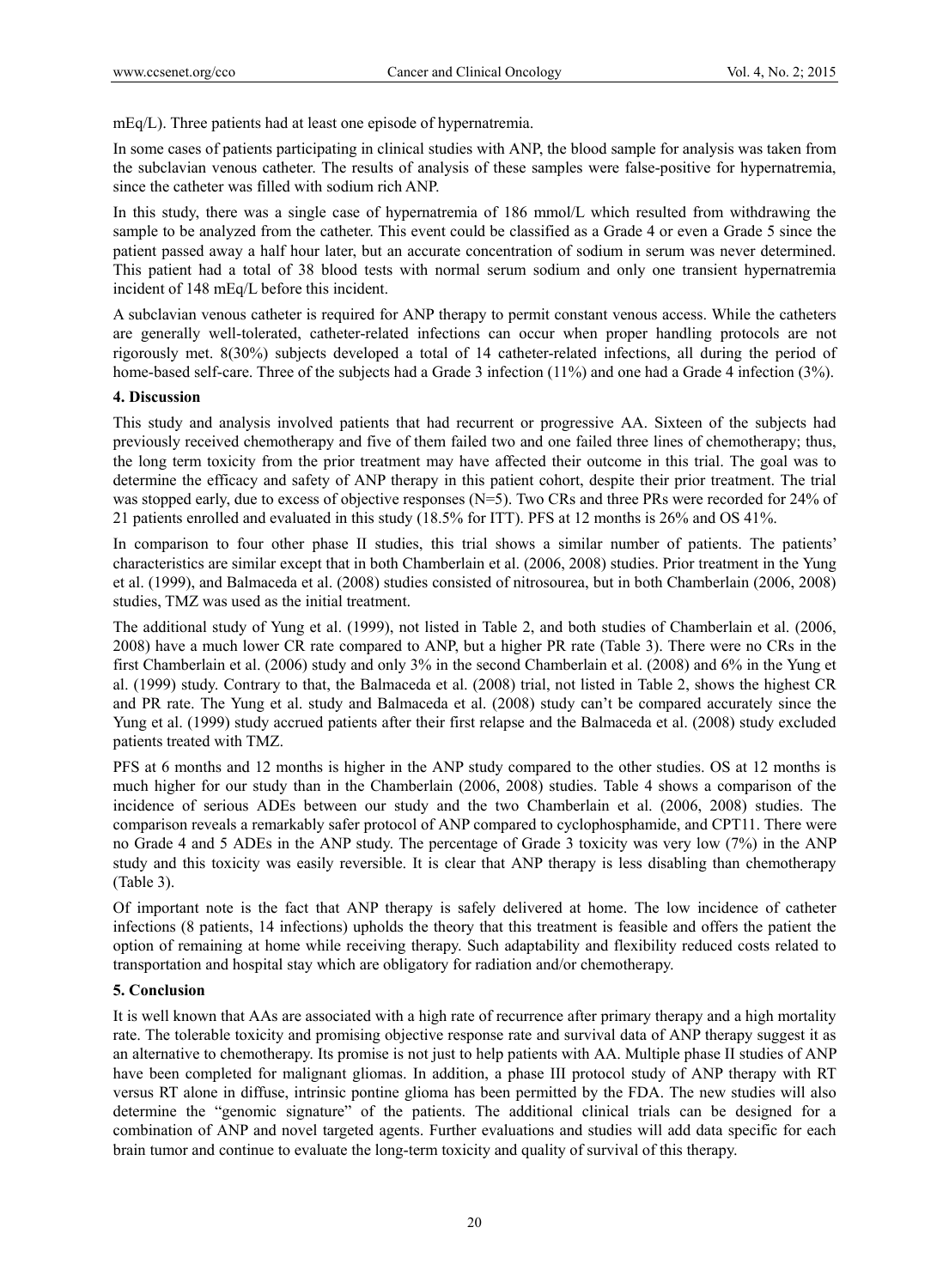#### **Acknowledgments**

The authors express their appreciation to the additional physicians involved in the care of the patients: Drs. Robert A. Weaver, Robert I. Lewy, Eva Kubove, and Barbara Szymkowski. Preparation of the manuscript was provided by Carolyn Powers and Jennifer Pineda.

### **Disclosure Statement**

The authors have no conflicts of interest to declare.

## **References**

- Balmaceda, C., Peereboom, D., Pannullo, S., Cheung, Y. K., Fisher, P. G., Alavi, J., … Fine, R. L. (2008). Multi-institutional phase II study of temozolomide administered twice daily in the treatment of recurrent high-grade gliomas. *Cancer, 112*(5), 1139-1146. http://dx.doi.org/10.1002/cncr.23167
- Bogdahn, U., Hau, P., Stockhammer, G., Venkataramana, N. K., Mahapatra, A. K., Suri, A., … Schlingensiepen, K. H. (2011). Targeted therapy for high-grade glioma with the TGF-β2 inhibitor trabedersen: results of a randomized and controlled phase IIb study. *Neuro-oncology, 13*(1), 132-142. http://dx.doi.org/10.1093/neuonc/noq142
- Burzynski, S. R. (2004). The present state of antineoplaston research (1). *Integrative Cancer Therapies, 3*(1), 47-58.
- Burzynski, S. R., Burzynski, G. S., & Janicki, T. J. (2014). Recurrent glioblastoma multiforme A strategy for long-term survival. *Journal of Cancer Therapy, 5*(10), 957-976. http://dx.doi.org/10.4236/jct.2014.510101
- Burzynski, S. R., Janicki, T. J., & Burzynski, G. S. (2014). A phase II study of Antineoplastons A10 and AS2-1 in adult patients with recurrent glioblastoma multiforme: Final report (Protocol BT-21). *Journal of Cancer Therapy, 5*(10), 946-956. http://dx.doi.org/10.4236/jct.2014.510100
- Burzynski, S. R., Janicki, T. J., Burzynski, G. S., & Marszalek, A. (2014). The response and survival of children with recurrent diffuse intrinsic pontine glioma based on phase II study of Antineoplastons A10 and AS2-1 in patients with brainstem glioma. *Child's Nervous System, 30*(12), 2051-2061. http://dx.doi.org/10.1007/s00381-014-2401-z
- Burzynski, S. R., Janicki, T. J., Burzynski, G. S., & Marszalek, A. (2014). A phase II study of Antineoplastons A10 and AS2-1 in children with high-grade glioma. Final report (Protocol BT-06) and review of recent trials. *Journal of Cancer Therapy, 5*(6), 565-577. http://dx.doi.org/10.4236/jct.2014.56065
- Burzynski, S. R., Janicki, T. J., Burzynski, G. S., & Marszalek, A. (2015). A phase II study of Antineoplastons A10 and AS2-1 in adult patients with newly-diagnosed anaplastic astrocytoma. Final report (Protocol BT-08). *Cancer & Clinical Oncology, 4*(1), 28-38. http://dx.doi.org/10.5539/cco.v4n1p28
- Burzynski, S. R., Janicki, T. J., Burzynski, G. S., Marszalek, A., & Brookman, S. (2014). A phase II study of Antineoplastons A10 and AS2-1 in children with recurrent, refractory or progressive primary brain tumors – Final report (Protocol BT-22). *Journal of Cancer Therapy, 5*(10), 977-988. http://dx.doi.org/10.4236/jct.2014.510102
- Burzynski, S. R., Kubove, E., & Burzynski, B. (1992). Phase II clinical trials of antineoplastons A10 and AS2-1 infusions in astrocytoma. In D. Adam (Ed.), *Recent advances in chemotherapy*. Munich, Germany: Futuramed Publishers.
- Burzynski, S. R., & Patil, S. (2014). The effect of antineoplastons A10 and AS2-1 and metabolites of sodium phenylbutyrate on gene expression in glioblastoma multiforme. *Journal of Cancer Therapy, 5*(10), 929-945. http://dx.doi.org/10.4236/jct.2014.510099
- Chamberlain, M. C., Tsao-Wei, D. D., Blumenthal, D. T., & Glantz, M. J. (2008). Salvage chemotherapy with CPT-11 for recurrent temozolomide-refractory anaplastic astrocytoma. *Cancer, 112*(9), 2038-2045.
- Chamberlain, M. C., Tsao-Wei, D. D., & Groshen, S. (2006). Salvage chemotherapy with cyclophosphamide for recurrent temozolomide-refractory anaplastic astrocytoma. *Cancer, 106*(1), 172-179. http://dx.doi.org/10.1002/cncr.21582
- Chang, S. M., Kuhn, J. G., Robins, H. I., Schold, S. C., Spence, A. M., Berger, M. S., … Prados, M. D. (1999). Phase II study of phenylacetate in patients with recurrent malignant glioma: a North American Brain Tumor Consortium report. *Journal of Clinical Oncology, 17*(3), 984-990.
- de Groot, J. F., Lamborn, K. R., Chang, S. M., Gilbert, M. R., Cloughesy, T. F., Aldape, K., … Wen, P. Y. (2011).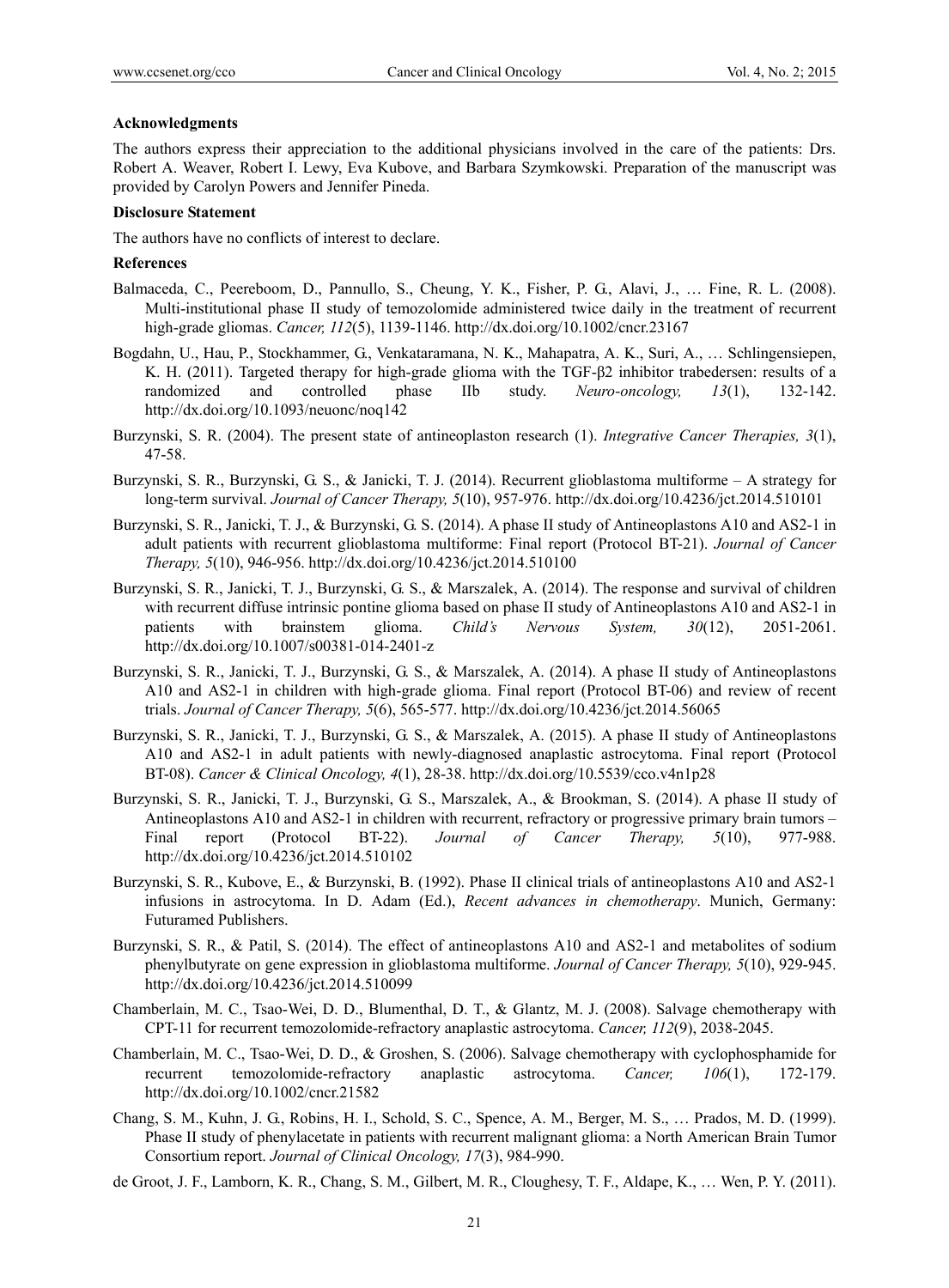Phase II study of aflibercept in recurrent malignant glioma: A North American Brain Tumor Consortium study. *Journal of Clinical Oncology, 29*(19), 2689-2695. http://dx.doi.org/10.1200/JCO.2010.34.1636

- Dinnes, J., Cave, C., Huang, S., & Milne, R. (2002). A rapid and systematic review of the effectiveness of temozolomide for the treatment of recurrent malignant glioma. *British Journal of Cancer, 86*(4), 501-505. http://dx.doi.org/10.1038/sj.bjc.6600135
- Franceschi, E., Cavallo, G., Lonardi, S., Magrini, E., Tosoni, A., Grosso, D., & Brandes, A. A. (2007). Gefitinib in patients with progressive high-grade gliomas: a multicentre phase II study by Gruppo Italiano Cooperativo di Neuro-Oncologia (GICNO). *British Journal of Cancer, 96*(7), 1047-1051. http://dx.doi.org/10.1038/sj.bjc.6603669
- Grossman, S. A., Ye, X., Lesser, G., Sloan, A., Carraway, H., Desideri, S., & Piantadosi, S. (2011). Immunosuppression in patients with high-grade gliomas treated with radiation and temozolomide. *Clinical Cancer Research, 17*(16), 5473-5480. http://dx.doi.org/10.1158/1078-0432.CCR-11-0774
- Hawkins, M. J., & Friedman, M. A. (1992). National Cancer Institute's evaluation of unconventional cancer treatments. *Journal of the National Cancer Institute, 84*(22), 1699-1702. http://dx.doi.org/10.1093/jnci/84.22.1699
- Kirby, S., Gertler, S. Z., Mason, W., Watling, C., Forsyth, P., Aniagolu, J., … Eisenhauer, E. A. (2005). Phase 2 study of T138067-sodium in patients with malignant glioma: Trial of the National Cancer Institute of Canada Clinical Trials Group. *Neuro-oncology, 7*(2), 183-188. http://dx.doi.org/10.1215/S1152851704000602
- Louis, D. N., Ohgaki, H., Wiestler, O. D., Cavenee, W. K., Burger, P. C., Jouvet, A., … Kleihues, P. (2007). The 2007 WHO classification of tumours of the central nervous system. *Acta Neuropathologica, 114*(2), 97-109. http://dx.doi.org/10.1007/s00401-007-0243-4
- Mehta, M. P., Vogelbaum, M., Chang, S., & Patel, N. (2011). Neoplasms of the central nervous system. In V.T. DeVita, T.S. Lawrence, & S.A. Rosenberg, (Eds.), *Cancer: Principles and practice of oncology* (9<sup>th</sup> ed., 1700-1749). Philadelphia, PA: Lippincott Williams & Wilkins.
- Neyns, B., Chaskis, C., Joosens, E., Menten, J., D'Hondt, L., Branle, F., … Michotte, A. (2008). A multicenter cohort study of dose-dense temozolomide (21 of 28 days) for the treatment of recurrent anaplastic astrocytoma or oligoastrocytoma. *Cancer Investigation, 26*(3), 269-277. http://dx.doi.org/10.1080/07357900701708393
- Nishikawa, R., Shibui, S., Maruno, M., Sugiyama, K., Sato, S., Fujimaki, T., … Matsutani, M. (2006). Efficacy and safety of monotherapy with temozolomide in patients with anaplastic astrocytoma at first relapse--a phase II clinical study. *Gan To Kagaku Ryoho. Cancer & Chemotherapy, 33*(9), 1279-1285.
- Ostrom, Q. T., Gittleman, H., Liao, P., Rouse, C., Chen, Y., Dowling, J., … Barnholtz-Sloan, J. (2014). CBTRUS statistical report: Primary brain and central nervous system tumors diagnosed in the United States in 2007-2011. *Neuro-oncology, 16*(Suppl 4), iv1-iv63. http://dx.doi.org/10.1093/neuonc/nou223
- Robins, H. I., Chang, S. M., Prados, M. D., Yung, W. K., Hess, K., Schiff, D., … Mehta, M. (2002). A phase II trial of thymidine and carboplatin for recurrent malignant glioma: a North American Brain Tumor Consortium Study. *Neuro-oncology, 4*(2), 109-114. http://dx.doi.org/10.1215/15228517-4-2-109
- Sarganas, G., Orzechowski, H. D., Klimpel, A., Thomae, M., Kauffmann, W., Herbst, H., … Garbe, E. (2012). Severe sustained cholestatic hepatitis following temozolomide in a patient with glioblastoma multiforme: case study and review of data from the FDA adverse event reporting system. *Neuro-oncology, 14*(5), 541-546. http://dx.doi.org/10.1093/neuonc/nos056
- SAS Institute: 1989–2010 JMP, version 8.0.2. SAS Institute, Cary, NC.
- Spence, A. M., Peterson, R. A., Scharnhorst, J. D., Silbergeld, D. L., & Rostomily, R. C. (2004). Phase II study of concurrent continuous Temozolomide (TMZ) and Tamoxifen (TMX) for recurrent malignant astrocytic gliomas. *Journal of Neuro-oncology, 70*(1), 91-95. http://dx.doi.org/10.1023/B:NEON.0000040837.68411.97
- Weller, M., Cloughesy, T., Perry, J. R., & Wick, W. (2013). Standards of care for treatment of recurrent glioblastoma—are we there yet? *Neuro-oncology, 15*(1), 4-27. http://dx.doi.org/10.1093/neuonc/nos273
- Wen, P. Y., Macdonald, D. R., Reardon, D. A., Cloughesy, T. F., Sorensen, A. G., Galanis, E., … Chang, S. M. (2010). Updated response assessment criteria for high-grade gliomas: Response assessment in